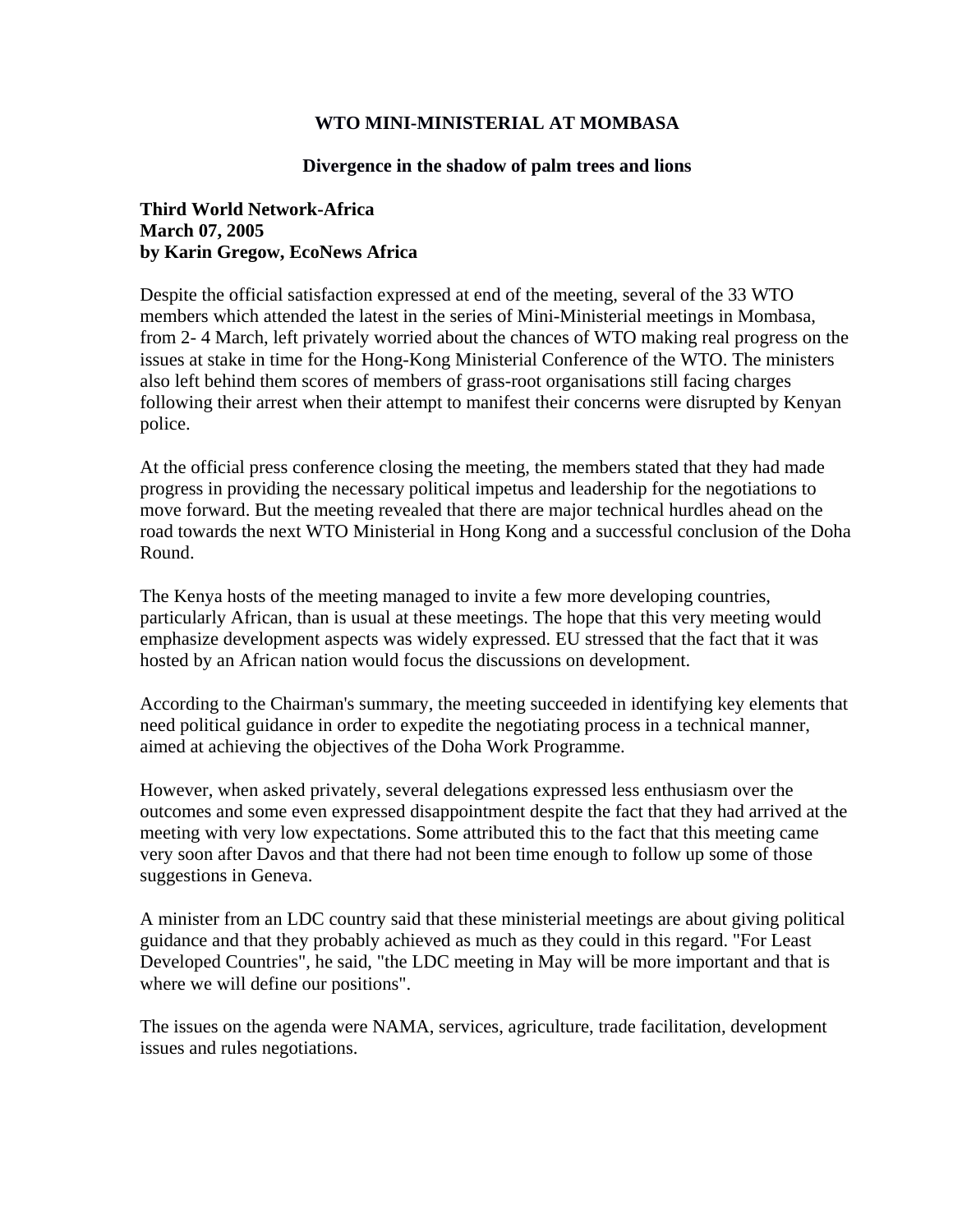The ministers spent the first day of the meeting by themselves in Kenya's main national park, Masai Mara, where they, except for a working dinner, also enjoyed apparently successful game drives. On the second day the ministers joined the rest of their delegations at a beach hotel outside the coastal town of Mombasa and the sessions there were kicked off with discussions on NAMA.

On NAMA, the ministers agreed that attention should now be focused on elements of a nonlinear formula incorporating necessary flexibilities, and committed themselves to expeditiously submit written proposals on such elements, with a view to agreeing on the formula before June. In response to the US proposal for two different coefficients, the EU proposed a formula approach, that they called a 'customized country approach', which aimed at taken into account countries' different levels of development. However, delegations remained unclear of what exactly this approach entailed.

The talks then moved on to services, where according to the Chairman's summary, ministers were concerned about the slow progress in the negotiations and urged members who have not yet submitted their initial requests/offers to do so. They reaffirmed the deadline for improved offers by May and committed themselves to ensure a critical mass of high quality offers both in numbers and sectoral coverage.

During the services talks, Brazil clashed with the EU in a heated exchange of words, accusing the EU of not being ready to give anything on agriculture, while at the same time asking developing countries for high ambitions in services and NAMA. The EU Trade Commissioner was 'shocked' to hear this. The room was so tense that the host, the Kenyan Trade Minister, at this point decided to break the meeting, and take the ministers along with one of their delegates out for a working dinner on a local sailing boat.

Earlier in the day, the "Five Interested Parties", FIPs (i.e. EU, US, Australia, Brazil and India) had met in a side meeting and, according to initial reports, could not agree on some of the key issues currently on the table in agriculture. The main stumbling bloc in the agriculture negotiations at the moment is the conversion of specific tariffs into ad valorem equivalents, AVEs, for use in an eventual formula for tariff reductions. The ministers agreed to instruct their officials to conclude the AVE methodology by the end of the March negotiating session on agriculture and submit initial calculations by the April session. They also recognized the need for a verification process. Furthermore, the ministers emphasized the need to focus work on the tariff reduction formula, including the bands and thresholds.

On cotton, the ministers agreed on the need for coordinated efforts on both the trade and the development aspects within the cotton sub-committee. They stressed the need for development related assistance to cotton producers in the short term, while continuing to work on trade related issues on a long term basis.

The views on what was actually achieved in agriculture differed among delegations. Some were of the view that agreeing on the deadlines in relation to AVE conversion was an important achievement and that this was made possible because the FIPs in the end agreed to put some of their differences aside and focus on the methodology for the tariff conversions.